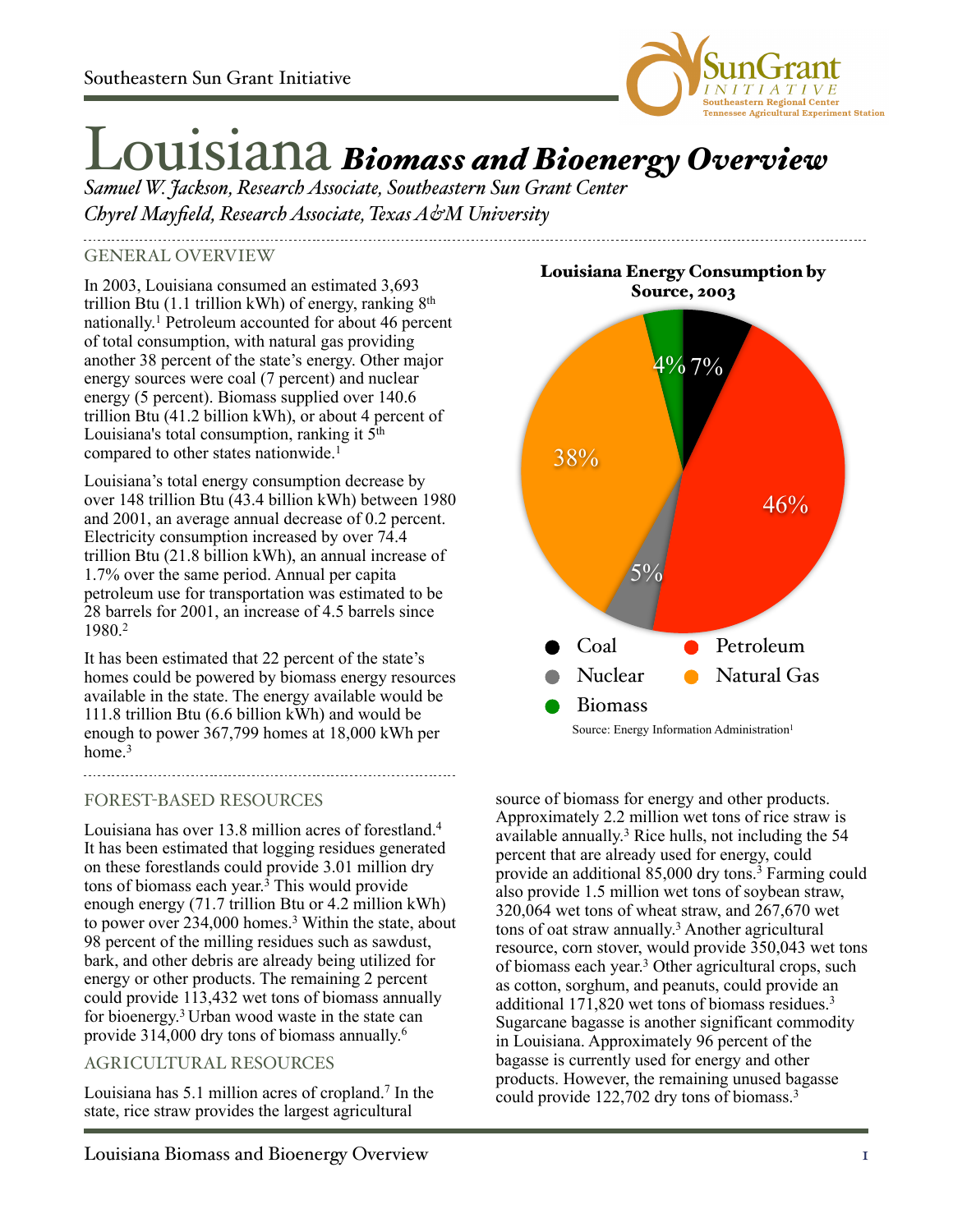Livestock manure also provides another significant resource. Cattle manure/biogas could provide 9.9 billion cubic feet of gas annually. <sup>3</sup> This is enough energy to supply almost 22,000 homes. Approximately 944,150 wet tons of poultry litter would also be available each year for energy production.3

# OTHER RESOURCES

Municipal and industrial waste is also a large source of biomass in the state. About 4.6 million tons of municipal waste is generated each year. Another 8 million tons of industrial waste is also produced. Several cities in the state already burn their waste to generate electricity.

# CURRENT ACTIVITIES

BioEnergy International, LLC started building an ethanol plant in spring 2007 that will be able to produce 108 million gallons per year in East Carroll Parish, Louisiana.<sup>8</sup> This is a dry mill operation that will use corn and milo as feedstocks.

Celunol Corporation began operation of its expanded pilot cellulosic ethanol facility in Jennings, Louisiana in November 2006. This facility is will initially produce 50,000 gallons of ethanol per year, expanding to 1.4 million gallons upon completion of a largerscale demonstration facility targeted for late 2007.<sup>9</sup> The company is considering developing a commercial-scale cellulosic ethanol facility at the site at some point in the future.

Agrilectric Power, in Lake Charles, utilizes the rice hulls that are produced from their Farmers Rice Mill to produce electricity. The plant consumes 300 tons of rice hulls per day, generating 13 megawatts of electricity each year.<sup>3</sup>

Temple-Inland Corporation has a paper mill in Bogalusa that uses sawdust and logging slash to fire a boiler at its plant. After heat is used in the paper making process, the excess heat is used to generate electricity, enough to supply 75% of its annual energy needs or about 60 megawatts.3

Louisiana currently has three landfills that are utilizing landfill gas to produce bioenergy. Another 10

# LINKS TO OTHER LOUISIANA RESOURCES

Louisiana Department of Agriculture and Forestry <http://www.ldaf.state.la.us/>

| <b>Louisiana's Biomass Resources</b>              |
|---------------------------------------------------|
| Corn Produced (Silage and Grain) <sup>12</sup>    |
| 1,206,800 tons                                    |
| Soybeans Produced <sup>12</sup>                   |
| 882,000 tons                                      |
| <b>Wheat Produced<sup>12</sup></b>                |
| 166,950 tons                                      |
| Sugarcane Produced (Seed and Sugar) <sup>15</sup> |
| 10,465,000 tons                                   |
| <b>Conservation Reserve Program<sup>13</sup></b>  |
| 288,540 acres enrolled                            |
| <b>Municipal Solid Waste<sup>14</sup></b>         |
| 6,308,427 tons generated                          |
| <b>Logging Residues<sup>5</sup></b>               |
| 3.01 million dry tons                             |
| Poultry <sup>12</sup>                             |
| 199,807,000 head                                  |
| Livestock <sup>12</sup>                           |
| 886,600 head                                      |

landfills have been identified as candidates to join this program.10

The state has also implemented a renewable fuels standard. When production of ethanol reaches 50 million gallons in the state and the wholesale price of ethanol is equal to or less than that of gasoline for over 60 consecutive days, retailers have six months to make ethanol at least 2% of their fuel mixture sold. Similarly, when biodiesel production within the state reaches 10 million gallons, 2% of the diesel sold in the state must be biodiesel.<sup>11</sup>

Since July 1, 2006, the state mandated that any ethanol plant using corn as a feedstock must use at least 20% of the corn crop harvested in Louisiana as a feedstock. Each year thereafter, the percentage must match the national percentage of total corn harvest used for ethanol production. Biodiesel producers must use at least 2.5% of the state's soybean crop as feedstock. In subsequent years, the percentage must also match the national rate.<sup>11</sup>

Louisiana State Energy Office <http://dnr.louisiana.gov/sec/execdiv/techasmt/>